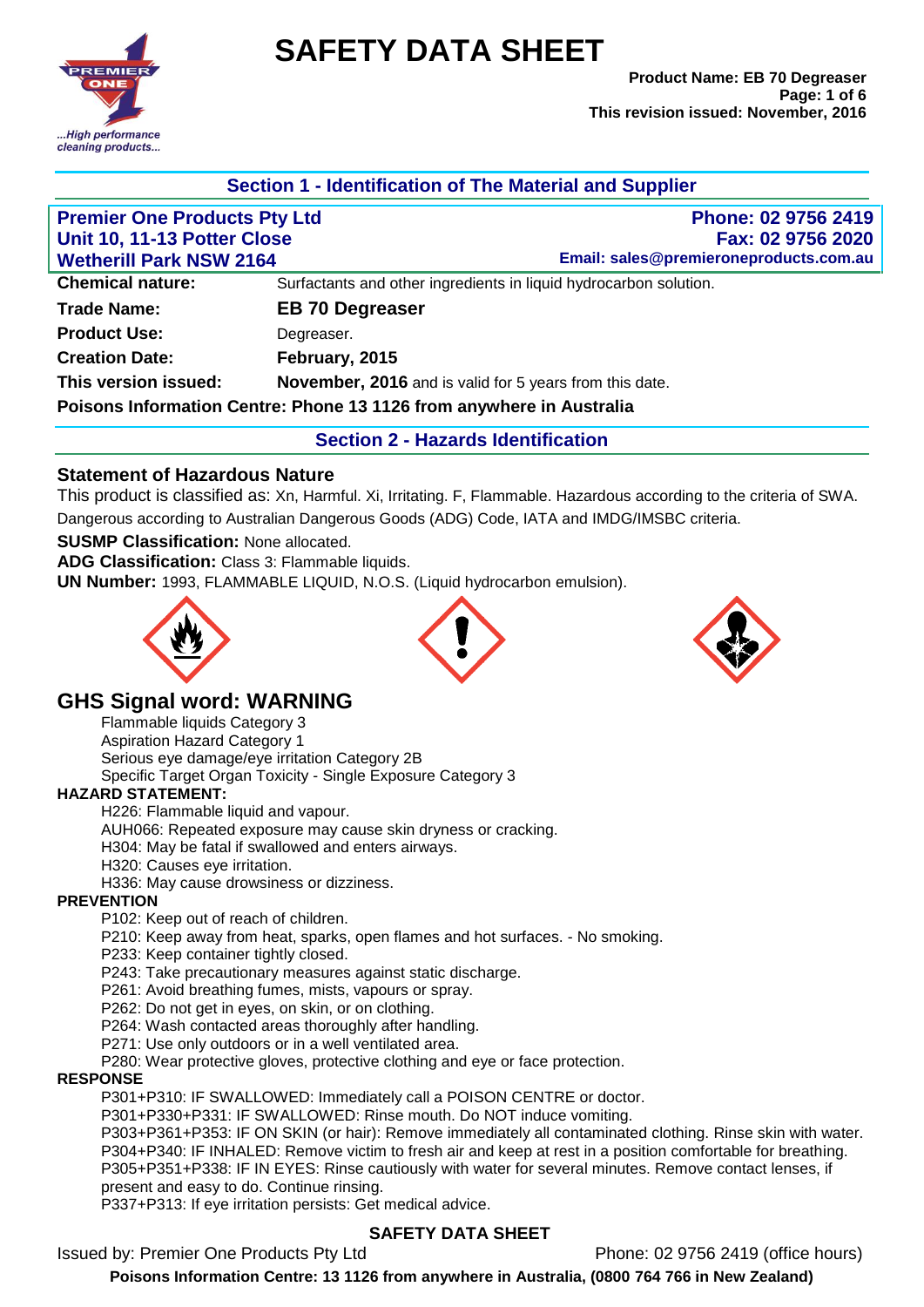P370+P378: In case of fire, use carbon dioxide, dry chemical, foam. Alcohol resistant foam is the preferred firefighting medium but, if it is not available, normal foam can be used.

#### **STORAGE**

P402+P404: Store in a dry place. Store in a closed container.

P403+P235: Store in a well-ventilated place. Keep cool.

#### **DISPOSAL**

P501: If they can not be recycled, dispose of contents to an approved waste disposal plant and containers to landfill (see Section 13 of this SDS).

#### **Emergency Overview**

**Physical Description & Colour**: Green liquid.

#### **Odour:** Characteristic odour.

**Major Health Hazards:** eye irritant, if aspirated, may cause lung damage, repeated exposure may cause skin dryness or cracking, vapours may cause drowsiness and dizziness.

| <b>Section 3 - Composition/Information on Ingredients</b> |               |           |                                |         |
|-----------------------------------------------------------|---------------|-----------|--------------------------------|---------|
| Ingredients                                               | <b>CAS No</b> | Conc,%    | TWA $(mg/m^3)$ STEL $(mg/m^3)$ |         |
| Liquid hydrocarbon                                        | 64742-88-7    | $30 - 60$ | not set                        | not set |
| Non hazardous surfactants                                 | various       | $30 - 60$ | not set                        | not set |
| Other non hazardous ingredients                           | secret        | to 100    | not set                        | not set |

This is a commercial product whose exact ratio of components may vary slightly. Minor quantities of other non hazardous ingredients are also possible.

The SWA TWA exposure value is the average airborne concentration of a particular substance when calculated over a normal 8 hour working day for a 5 day working week. The STEL (Short Term Exposure Limit) is an exposure value that may be equalled (but should not be exceeded) for no longer than 15 minutes and should not be repeated more than 4 times per day. There should be at least 60 minutes between successive exposures at the STEL. The term "peak "is used when the TWA limit, because of the rapid action of the substance, should never be exceeded, even briefly.

## **Section 4 - First Aid Measures**

#### **General Information:**

You should call The Poisons Information Centre if you feel that you may have been poisoned, burned or irritated by this product. The number is 13 1126 from anywhere in Australia (0800 764 766 in New Zealand) and is available at all times. Have this SDS with you when you call.

**Inhalation:** No first aid measures normally required. However, if inhalation has occurred, and irritation has developed, remove to fresh air and observe until recovered. If irritation becomes painful or persists more than about 30 minutes, seek medical advice.

**Skin Contact:** Wash gently and thoroughly with water (use non-abrasive soap if necessary) for 5 minutes or until chemical is removed.

**Eye Contact:** Immediately flush the contaminated eye(s) with lukewarm, gently flowing water for 15 minutes or until the product is removed, while holding the eyelid(s) open. Take care not to rinse contaminated water into the unaffected eye or onto the face. Obtain medical attention immediately. Take special care if exposed person is wearing contact lenses.

**Ingestion:** If swallowed, do NOT induce vomiting. Wash mouth with water and contact a Poisons Information Centre, or call a doctor.

## **Section 5 - Fire Fighting Measures**

**Fire and Explosion Hazards**: The major hazard in fires is usually inhalation of heated and toxic or oxygen deficient (or both), fire gases. There is a moderate risk of an explosion from this product if commercial quantities are involved in a fire. Firefighters should take care and appropriate precautions. Any explosion will likely spread the fire to surrounding materials. Water spray may be used to cool drums involved in a fire, reducing the chances of an explosion. Violent steam generation or eruption may occur upon application of direct water stream on hot liquids. Vapours from this product are heavier than air and may accumulate in sumps, pits and other low-lying spaces, forming potentially explosive mixtures. They may also flash back considerable distances.

Fire decomposition products from this product may be toxic if inhaled. Take appropriate protective measures. **Extinguishing Media:** In case of fire, use carbon dioxide, dry chemical, foam. Alcohol resistant foam is the preferred firefighting medium but, if it is not available, normal foam can be used. Try to contain spills, minimise spillage entering drains or water courses.

## **SAFETY DATA SHEET**

Issued by: Premier One Products Pty Ltd Phone: 02 9756 2419 (office hours) **Poisons Information Centre: 13 1126 from anywhere in Australia, (0800 764 766 in New Zealand)**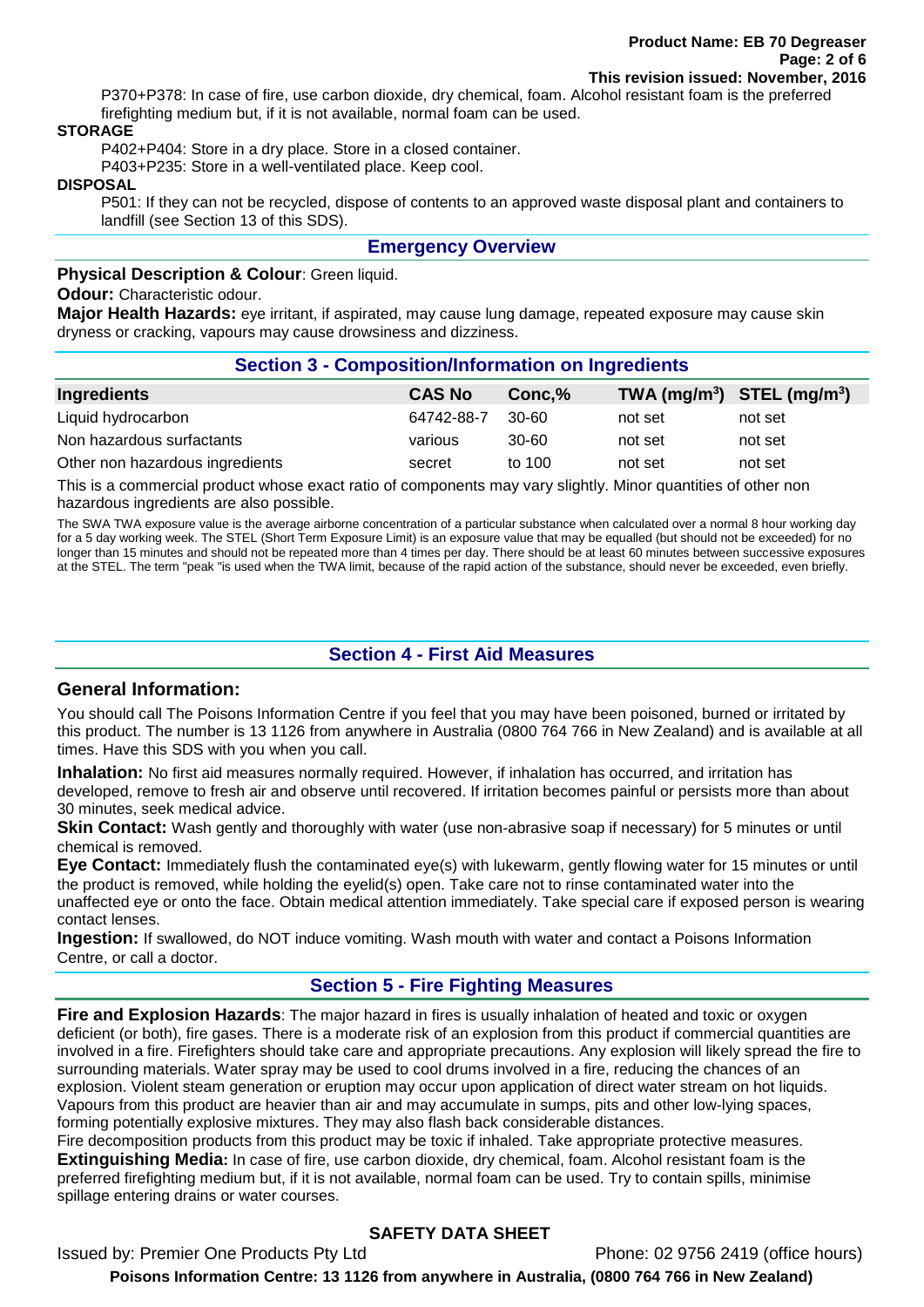**Fire Fighting:** If a significant quantity of this product is involved in a fire, call the fire brigade. There is a danger of a violent reaction or explosion if significant quantities of this product are involved in a fire. Recommended personal protective equipment is full fire kit and breathing apparatus.

| Flash point:                     | <60°C                                          |
|----------------------------------|------------------------------------------------|
| <b>Upper Flammability Limit:</b> | No data.                                       |
| <b>Lower Flammability Limit:</b> | No data.                                       |
| <b>Autoignition temperature:</b> | No data.                                       |
| <b>Flammability Class:</b>       | Flammable Category 3 (GHS); Flammable (AS1940) |
|                                  |                                                |

## **Section 6 - Accidental Release Measures**

**Accidental release:** In the event of a major spill, prevent spillage from entering drains or water courses. Evacuate the spill area and deny entry to unnecessary and unprotected personnel. Immediately call the Fire Brigade. Wear full protective clothing including eye/face protection. All skin areas should be covered. See below under Personal Protection regarding Australian Standards relating to personal protective equipment. Suitable materials for protective clothing include rubber, PVC. Eye/face protective equipment should comprise as a minimum, protective glasses and, preferably, goggles. If there is a significant chance that vapours or mists are likely to build up in the cleanup area, we recommend that you use a respirator. Usually, no respirator is necessary when using this product. However, if you have any doubts consult the Australian Standard mentioned below (section 8). Otherwise, not normally necessary. Stop leak if safe to do so, and contain spill. Absorb onto sand, vermiculite or other suitable absorbent material. If spill is too large or if absorbent material is not available, try to create a dike to stop material spreading or going into drains or waterways. Avoid using sawdust or other combustible material. Any electrical equipment should be non-sparking. Any equipment capable of building an electrostatic charge should be electrically grounded. Sweep up and shovel or collect recoverable product into labelled containers for recycling or salvage, and dispose of promptly. Recycle containers wherever possible after careful cleaning. After spills, wash area preventing runoff from entering drains. If a significant quantity of material enters drains, advise emergency services. This material may be suitable for approved landfill. Ensure legality of disposal by consulting regulations prior to disposal. Thoroughly launder protective clothing before storage or re-use. Advise laundry of nature of contamination when sending contaminated clothing to laundry.

## **Section 7 - Handling and Storage**

**Handling:** Keep exposure to this product to a minimum, and minimise the quantities kept in work areas. Check Section 8 of this SDS for details of personal protective measures, and make sure that those measures are followed. The measures detailed below under "Storage" should be followed during handling in order to minimise risks to persons using the product in the workplace. Also, avoid contact or contamination of product with incompatible materials listed in Section 10.

**Storage:** Store in a cool, well ventilated area, and make sure that surrounding electrical devices and switches are suitable. Check containers periodically for leaks. Containers should be kept closed in order to minimise contamination and possible evaporation. Make sure that the product does not come into contact with substances listed under "Incompatibilities" in Section 10. If you keep more than 10000kg or L of Dangerous Goods of Packaging Group III, you may be required to license the premises or notify your Dangerous Goods authority. If you have any doubts, we suggest you contact your Dangerous Goods authority in order to clarify your obligations. Check packaging - there may be further storage instructions on the label.

## **Section 8 - Exposure Controls and Personal Protection**

The following Australian Standards will provide general advice regarding safety clothing and equipment:

Respiratory equipment: **AS/NZS 1715**, Protective Gloves: **AS 2161**, Occupational Protective Clothing: AS/NZS 4501 set 2008, Industrial Eye Protection: **AS1336** and **AS/NZS 1337**, Occupational Protective Footwear: **AS/NZS2210**.

## **SWA Exposure Limits TWA (mg/m<sup>3</sup>**

**) STEL (mg/m<sup>3</sup> )**

Exposure limits have not been established by SWA for any of the significant ingredients in this product.

No special equipment is usually needed when occasionally handling small quantities. The following instructions are for bulk handling or where regular exposure in an occupational setting occurs without proper containment systems. **Ventilation:** This product should only be used in a well ventilated area. If natural ventilation is inadequate, use of a fan is suggested.

**Eye Protection:** Protective glasses or goggles should be worn when this product is being used. Failure to protect your eyes may cause them harm. Emergency eye wash facilities are also recommended in an area close to where this product is being used.

**Skin Protection:** You should avoid contact even with mild skin irritants. Therefore you should wear suitable impervious elbow-length gloves and facial protection when handling this product. See below for suitable material types.

## **SAFETY DATA SHEET**

Issued by: Premier One Products Pty Ltd Phone: 02 9756 2419 (office hours) **Poisons Information Centre: 13 1126 from anywhere in Australia, (0800 764 766 in New Zealand)**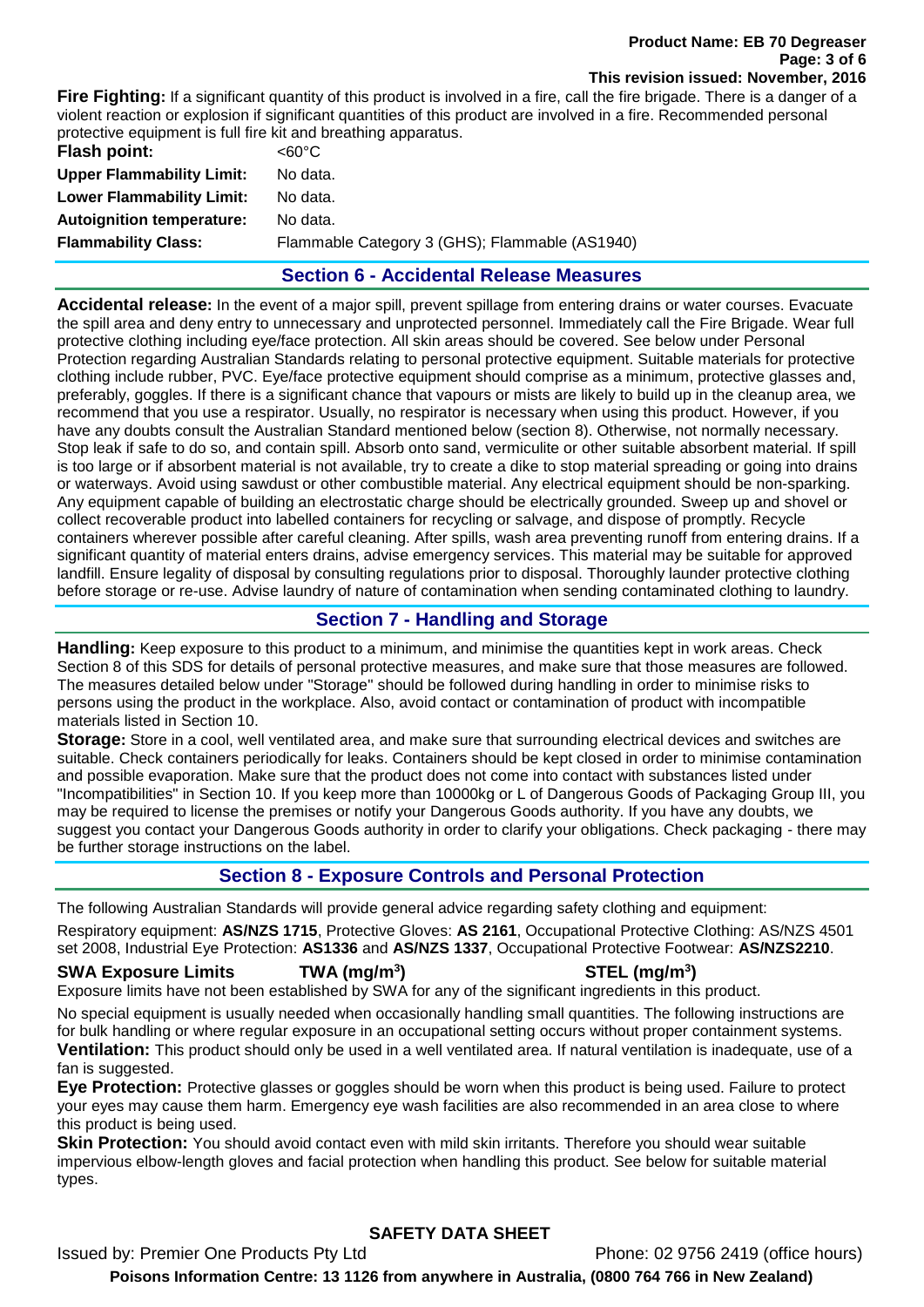**Protective Material Types:** We suggest that protective clothing be made from the following materials: rubber, PVC.

**Respirator:** Usually, no respirator is necessary when using this product. However, if you have any doubts consult the Australian Standard mentioned above. Otherwise, not normally necessary.

Eyebaths or eyewash stations and safety deluge showers should, if practical, be provided near to where this product is being handled commercially.

## **Section 9 - Physical and Chemical Properties:**

| <b>Physical Description &amp; colour:</b> | Green liquid.                                    |
|-------------------------------------------|--------------------------------------------------|
| Odour:                                    | Characteristic odour.                            |
| <b>Boiling Point:</b>                     | Not available.                                   |
| <b>Freezing/Melting Point:</b>            | No specific data. Liquid at normal temperatures. |
| <b>Volatiles:</b>                         | No data.                                         |
| <b>Vapour Pressure:</b>                   | No data.                                         |
| <b>Vapour Density:</b>                    | No data.                                         |
| <b>Specific Gravity:</b>                  | Approx 1.0                                       |
| <b>Water Solubility:</b>                  | Emulsifiable.                                    |
| pH:                                       | No data.                                         |
| <b>Volatility:</b>                        | No data.                                         |
| <b>Odour Threshold:</b>                   | No data.                                         |
| <b>Evaporation Rate:</b>                  | No data.                                         |
| <b>Coeff Oil/water Distribution:</b>      | No data                                          |
| <b>Autoignition temp:</b>                 | No data.                                         |

## **Section 10 - Stability and Reactivity**

**Reactivity:** This product is unlikely to react or decompose under normal storage conditions. However, if you have any doubts, contact the supplier for advice on shelf life properties.

**Conditions to Avoid:** This product should be kept in a cool place, preferably below 30°C. Keep containers tightly closed. Keep containers and surrounding areas well ventilated. Keep away from sources of sparks or ignition. **Incompatibilities:** oxidising agents.

**Fire Decomposition:** Combustion forms carbon dioxide, and if incomplete, carbon monoxide and possibly smoke. Water is also formed. Carbon monoxide poisoning produces headache, weakness, nausea, dizziness, confusion, dimness of vision, disturbance of judgment, and unconsciousness followed by coma and death.

**Polymerisation:** This product will not undergo polymerisation reactions.

## **Section 11 - Toxicological Information**

| <b>Local Effects:</b><br><b>Target Organs:</b> | skin, eves |                                 |
|------------------------------------------------|------------|---------------------------------|
| <b>Classification of Hazardous Ingredients</b> |            |                                 |
| Ingredient                                     |            | <b>Risk Phrases</b>             |
| Liquid Hydrocarbon                             |            | Conc>=10%: Xn; R65              |
|                                                |            | <b>Potential Health Effects</b> |

## **Inhalation:**

**Short Term Exposure:** High vapour pressures may cause drowsiness and dizziness. In addition product may be mildly irritating, although unlikely to cause anything more than mild transient discomfort. **Long Term Exposure:** Vapours may cause drowsiness and dizziness.

## **Skin Contact:**

**Short Term Exposure:** Available data indicates that this product is not harmful. It should present no hazards in normal use. However product may be irritating, but is unlikely to cause anything more than mild transient discomfort. **Long Term Exposure:** Repeated exposure may cause skin dryness or cracking.

## **Eye Contact:**

**Short Term Exposure:** This product is an eye irritant. Symptoms may include stinging and reddening of eyes and watering which may become copious. Other symptoms may also become evident. If exposure is brief, symptoms should disappear once exposure has ceased. However, lengthy exposure or delayed treatment may cause permanent damage.

## **SAFETY DATA SHEET**

Issued by: Premier One Products Pty Ltd Phone: 02 9756 2419 (office hours)

**Poisons Information Centre: 13 1126 from anywhere in Australia, (0800 764 766 in New Zealand)**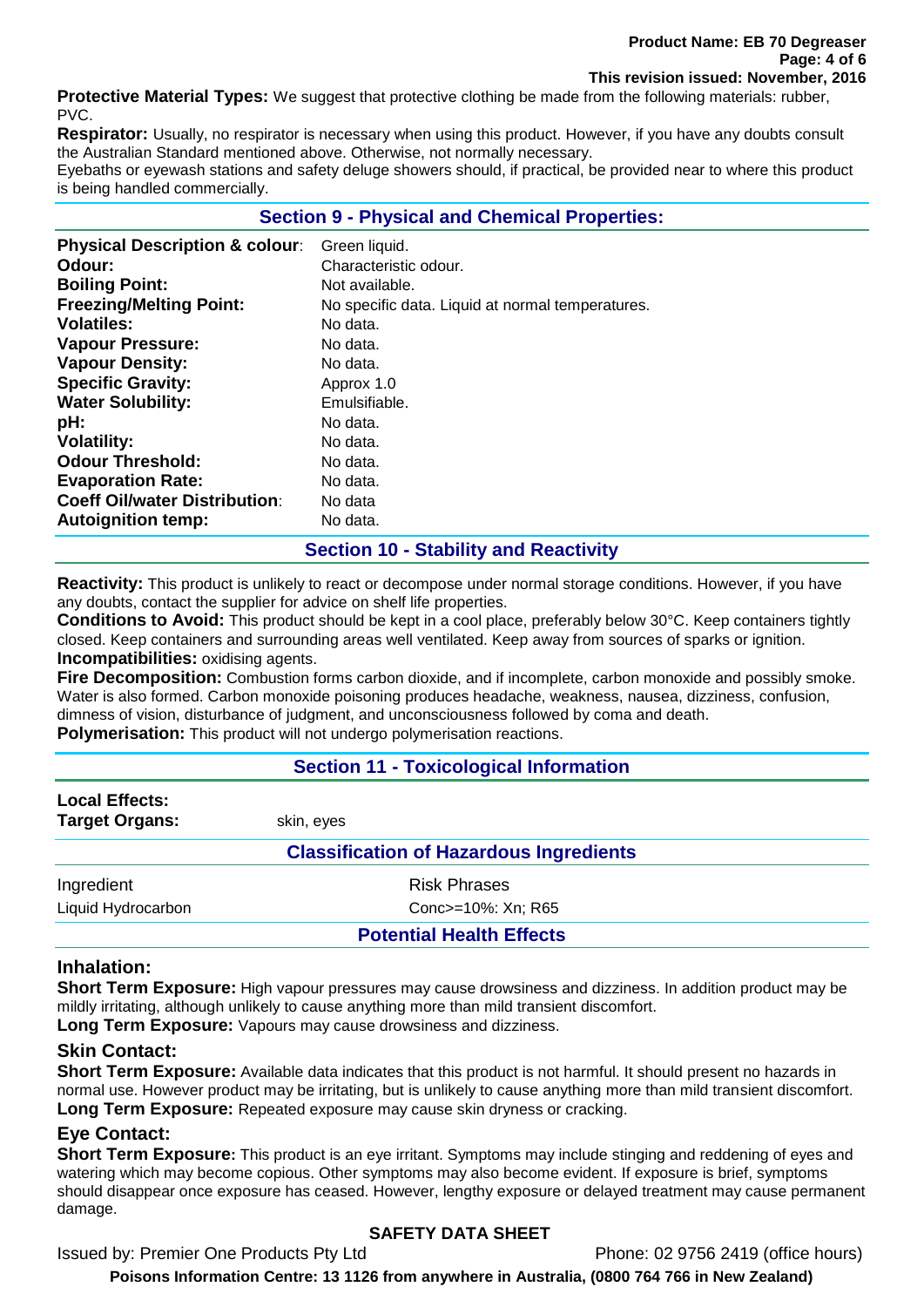**Long Term Exposure:** No data for health effects associated with long term eye exposure.

## **Ingestion:**

**Short Term Exposure:** Significant oral exposure is considered to be unlikely. Because of the low viscosity of this product, it may directly enter the lungs if swallowed, or if subsequently vomited. Once in the lungs, it is very difficult to remove and can cause severe injury or death. However, this product may be irritating to mucous membranes but is unlikely to cause anything more than transient discomfort.

**Long Term Exposure:** No data for health effects associated with long term ingestion.

## **Carcinogen Status:**

**SWA:** No significant ingredient is classified as carcinogenic by SWA.

**NTP:** No significant ingredient is classified as carcinogenic by NTP.

**IARC:** No significant ingredient is classified as carcinogenic by IARC.

## **Section 12 - Ecological Information**

Insufficient data to be sure of status.

## **Section 13 - Disposal Considerations**

**Disposal:** This product may be recycled if unused, or if it has not been contaminated so as to make it unsuitable for its intended use. If it has been contaminated, it may be possible to reclaim the product by filtration, distillation or some other means. If neither of these options is suitable in-house, consider controlled incineration, or contact a specialist waste disposal company.

## **Section 14 - Transport Information**

**Dangerous according to Australian Dangerous Goods (ADG) Code, IATA and IMDG/IMSBC criteria.** 

**UN Number:** 1993, FLAMMABLE LIQUID, N.O.S. (Liquid hydrocarbon emulsion).

**Hazchem Code:** •3Y

**Special Provisions:** 223, 274

**Limited quantities:** ADG 7 specifies a Limited Quantity value of 5 L for this class of product.

**Dangerous Goods Class:** Class 3: Flammable liquids.

**Packaging Group:** III

**Packaging Method:** P001, IBC03, LP01

Class 3 Flammable Liquids shall not be loaded in the same vehicle or packed in the same freight container with Classes 1 (Explosives), 2.1 (Flammable Gases where flammable liquids and flammable gases are both in bulk), 2.3 (Toxic Gases), 4.2 (Spontaneously Combustible Substances), 5.1 (Oxidising Agents), 5.2 (Organic Peroxides), 6 (Toxic Substances, except Flammable Liquid is nitromethane), and 7 (Radioactive Substances). They may however be loaded in the same vehicle or packed in the same freight container with Classes 2.1 (Flammable Gases except where the Flammable Liquids and Flammable Gases are in bulk), 2.2 (Non-Flammable Non-Toxic Gases), 4.1 (Flammable Solids), 4.3 (Dangerous When Wet Substances), 6 (Toxic Substances, where Flammable Liquid is nitromethane), 8 (Corrosive Substances), 9 (Miscellaneous Dangerous Goods), Foodstuffs or foodstuff empties.

## **Section 15 - Regulatory Information**

**AICS:** All of the significant ingredients in this formulation are compliant with NICNAS regulations.

## **Section 16 - Other Information**

## **This SDS contains only safety-related information. For other data see product literature.**

| Acronyms: |  |
|-----------|--|
| ADG Code  |  |

| <b>ADG Code</b>     | Australian Code for the Transport of Dangerous Goods by Road and Rail (7 <sup>th</sup> edition)                         |
|---------------------|-------------------------------------------------------------------------------------------------------------------------|
| <b>AICS</b>         | Australian Inventory of Chemical Substances                                                                             |
| <b>SWA</b>          | Safe Work Australia, formerly ASCC and NOHSC                                                                            |
| <b>CAS number</b>   | <b>Chemical Abstracts Service Registry Number</b>                                                                       |
| <b>Hazchem Code</b> | Emergency action code of numbers and letters that provide information to emergency<br>services especially fire fighters |
| <b>IARC</b>         | International Agency for Research on Cancer                                                                             |
| <b>NOS</b>          | Not otherwise specified                                                                                                 |
| <b>NTP</b>          | National Toxicology Program (USA)                                                                                       |
| <b>R-Phrase</b>     | <b>Risk Phrase</b>                                                                                                      |
| <b>SUSMP</b>        | Standard for the Uniform Scheduling of Medicines & Poisons                                                              |
| <b>UN Number</b>    | <b>United Nations Number</b>                                                                                            |

## **SAFETY DATA SHEET**

Issued by: Premier One Products Pty Ltd Phone: 02 9756 2419 (office hours)

**Poisons Information Centre: 13 1126 from anywhere in Australia, (0800 764 766 in New Zealand)**